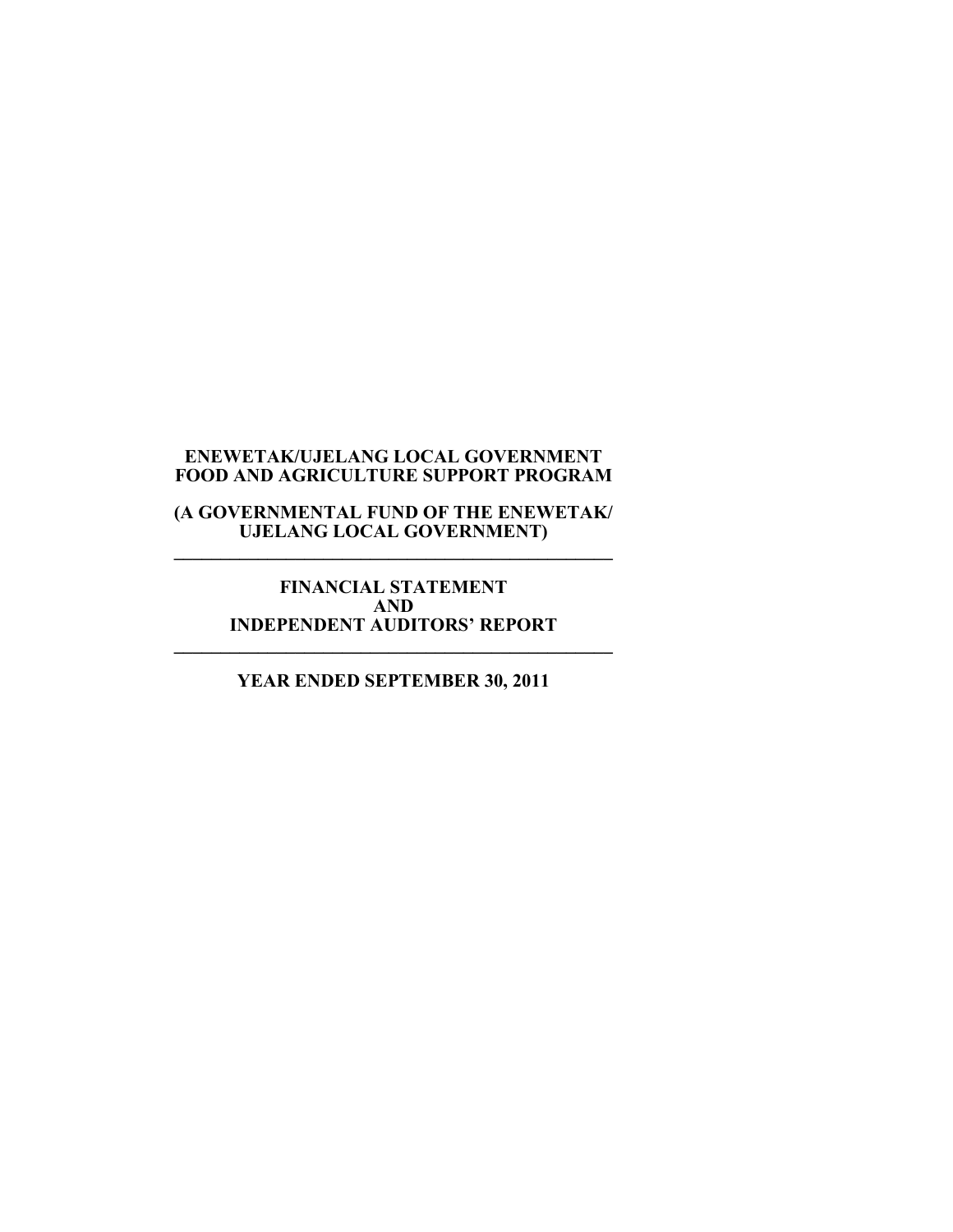

Deloitte & Touche LLP 361 South Marine Corps Drive Tamuning, GU 96913-3911 USA

Tel: (671)646-3884 Fax: (671)649-4932 www.deloitte.com

## **INDEPENDENT AUDITORS' REPORT**

Mayor Jackson Ading Enewetak/Ujelang Local Government Republic of the Marshall Islands:

We have audited the accompanying statement of revenues, expenditures and changes in fund balance of the Enewetak/Ujelang Local Government (EULGOV) Food and Agriculture Support Program (the Program), a governmental fund of EULGOV, for the year ended September 30, 2011. This financial statement is the responsibility of the Program's management. Our responsibility is to express an opinion on this financial statement based on our audit.

We conducted our audit in accordance with auditing standards generally accepted in the United States of America and the standards applicable to financial audits contained in *Government Auditing Standards*, issued by the Comptroller General of the United States. Those standards require that we plan and perform the audit to obtain reasonable assurance about whether the financial statement is free of material misstatement. An audit includes consideration of internal control over financial reporting as a basis for designing audit procedures that are appropriate in the circumstances, but not for the purpose of expressing an opinion on the effectiveness of the Program's internal control over financial reporting. Accordingly, we express no such opinion. An audit also includes examining, on a test basis, evidence supporting the amounts and disclosures in the financial statements, assessing the accounting principles used and significant estimates made by management, as well as evaluating the overall financial statement presentation. We believe that our audit provides a reasonable basis for our opinion.

As discussed in Note 1 to the financial statement, the financial statement referred to above presents only the EULGOV Food and Agriculture Support Program and is not intended to present fairly the results of operations of the Enewetak/Ujelang Local Government in conformity with accounting principles generally accepted in the United States of America.

In our opinion, the financial statement referred to above presents fairly, in all material respects, the results of operations of the Program for the year ended September 30, 2011, in conformity with accounting principles generally accepted in the United States of America.

In accordance with *Government Auditing Standards*, we have also issued our report dated October 12, 2012, on our consideration of the Program's internal control over financial reporting and on our tests of its compliance with certain provisions of laws, regulations, contracts, and grant agreements and other matters. The purpose of that report is to describe the scope of our testing of internal control over financial reporting and compliance and the results of that testing, and not to provide an opinion on internal control over financial reporting or on compliance. That report is an integral part of an audit performed in accordance with *Government Auditing Standards* and should be considered in assessing the results of our audit.

loite Nachell

October 12, 2012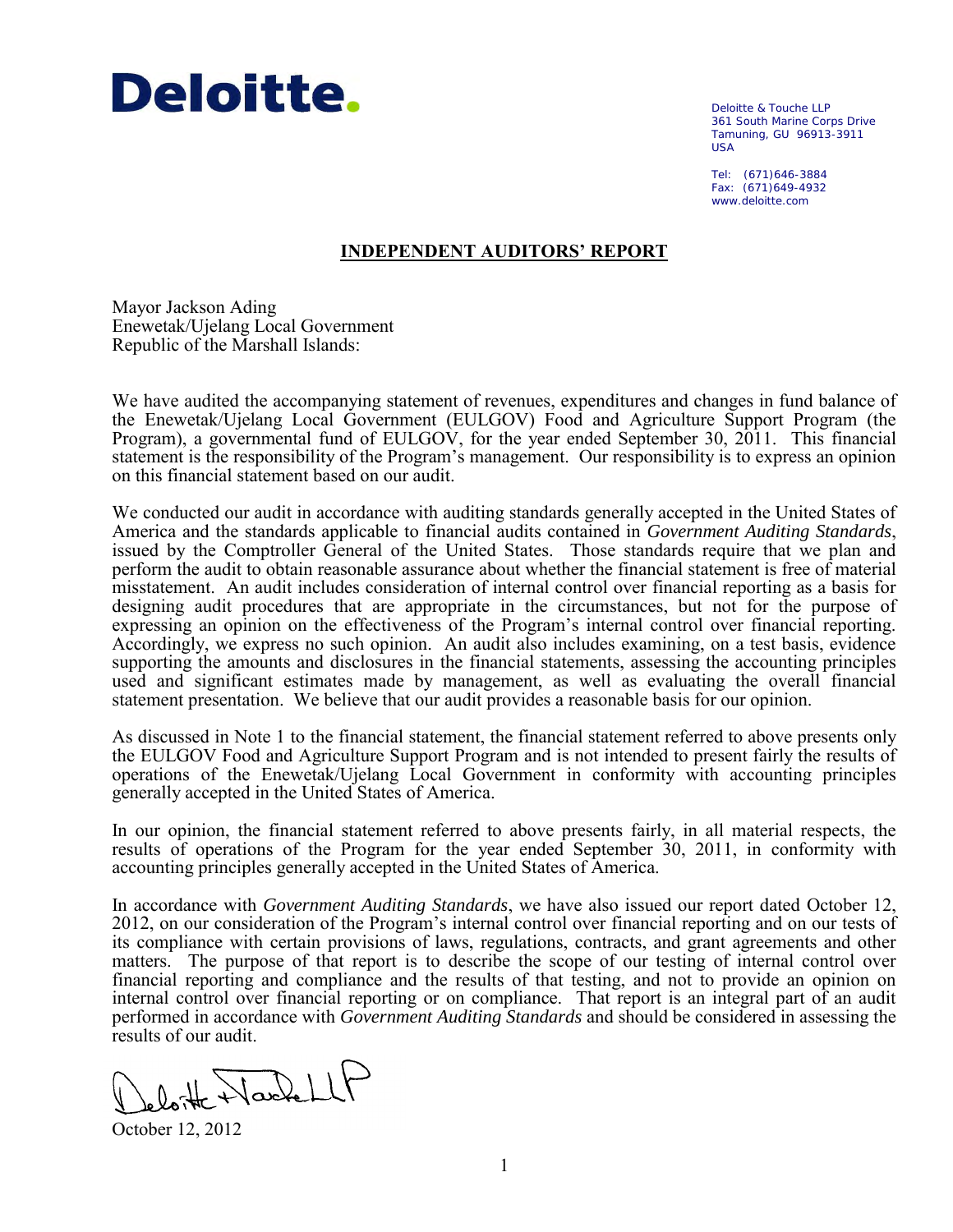Statement of Revenues, Expenditures and Changes in Fund Balance Year Ended September 30, 2011

| Revenues:                         |                           |
|-----------------------------------|---------------------------|
| Federal program receipts          | $\mathbb{S}$<br>1,954,610 |
| Total revenues                    | 1,954,610                 |
| Expenditures:                     |                           |
| Direct food costs                 | 627,305                   |
| Personnel services                | 604,926                   |
| Petroleum, oil and lube           | 356,105                   |
| Materials and supplies            | 141,310                   |
| Repairs and maintenance           | 54,721                    |
| Insurance                         | 51,069                    |
| Constractual services             | 43,322                    |
| Accomodation and other benefits   | 16,978                    |
| Warehouse rental                  | 16,257                    |
| Kawewa subsistence                | 12,930                    |
| Travel                            | 12,143                    |
| Communication                     | 4,108                     |
| Office supplies                   | 3,600                     |
| Wharfage and stevedoring          | 2,174                     |
| Office rental                     | 2,055                     |
| Bank charges                      | 1,944                     |
| Temporary labor fees              | 792                       |
| Equipment rental                  | 56                        |
| Miscellaneous                     | 2,815                     |
| Total expenditures                | 1,954,610                 |
| Changes in fund balance           |                           |
| Fund balance at beginning of year |                           |
| Fund balance at end of year       | \$                        |

See accompanying notes to financial statement.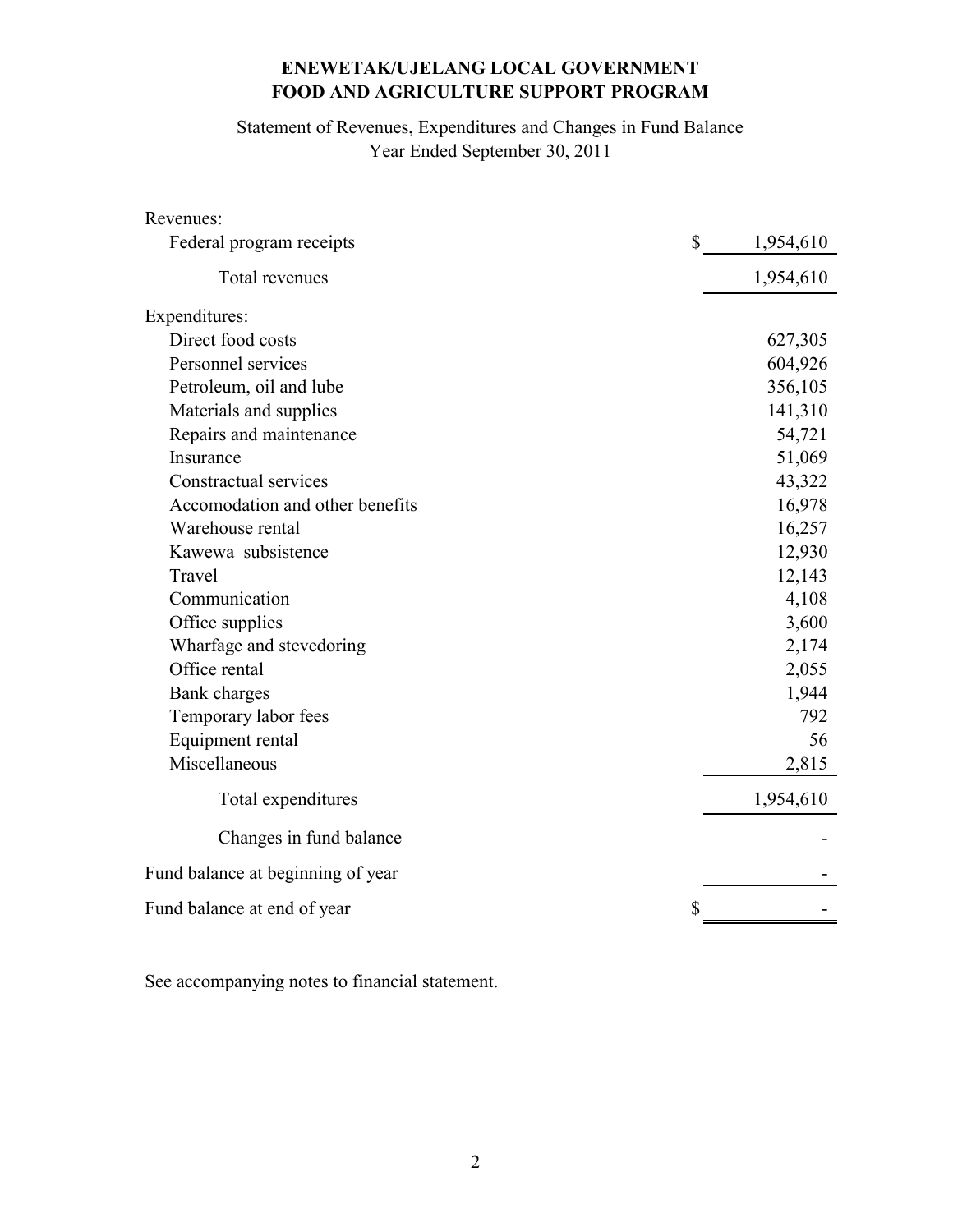#### Notes to Statement of Revenues, Expenditures and Changes in Fund Balance September 30, 2011

#### (1) Organization

 The Enewetak/Ujelang Local Government (EULGOV) was established pursuant to Public Law 1981-2, the Local Government Act of the Republic of the Marshall Islands, and operates under the Constitution of the Enewetak/Ujelang Local Government. EULGOV is governed by an elected mayor and a fifteen-member council. The EULGOV Food and Agriculture Support Program (the Program) is considered a governmental fund of EULGOV and was established to account for funding received pursuant to Section 103(f)(2) of the Compact of Free Association Amendments Act of 2003.

 The accompanying financial statement relates solely to those accounting records maintained by the Program, and does not incorporate any accounts related to any other departments or agencies of EULGOV.

#### (2) Summary of Significant Accounting Policies

 The financial statement of the Program has been prepared in conformity with accounting principles generally accepted in the United States of America (GAAP), as applied to government units. The Governmental Accounting Standards Board (GASB) is the accepted standard-setting body for establishing governmental accounting and financial reporting principles. The more significant of the Program's accounting policies are described below.

### A. Measurement Focus and Basis of Accounting

The Program reports the results of its operations in one governmental fund. A fund is a separate accounting entity with a self-balancing set of accounts. They are concerned only with the measurement of financial position and are not involved with measurement of results of operations. Fund accounting is designed to demonstrate legal compliance and to aid financial management by segregating transactions related to certain government functions or activities.

Governmental funds are used to account for all or most of a government's general activities, including the collection and disbursement of earmarked monies (special revenue funds).

#### B. Basis of Presentation

The accounting and financial reporting treatment applied to a fund is determined by its measurement focus. All governmental funds are accounted for using a current financial resources measurement focus. Operating statements of these funds present increases (i.e., revenues and other financing sources) and decreases (i.e., expenditures and other financing uses) in net current assets.

The modified accrual basis of accounting is used by all governmental fund types. Under the modified accrual basis of accounting, revenues are recognized when susceptible to accrual (i.e., when they become both measurable and available). "Measurement" means the amount of the transaction can be determined and "available" means collectible within the current period or soon enough thereafter to be used to pay liabilities of the current period. Expenditures are recorded when the related liability is incurred.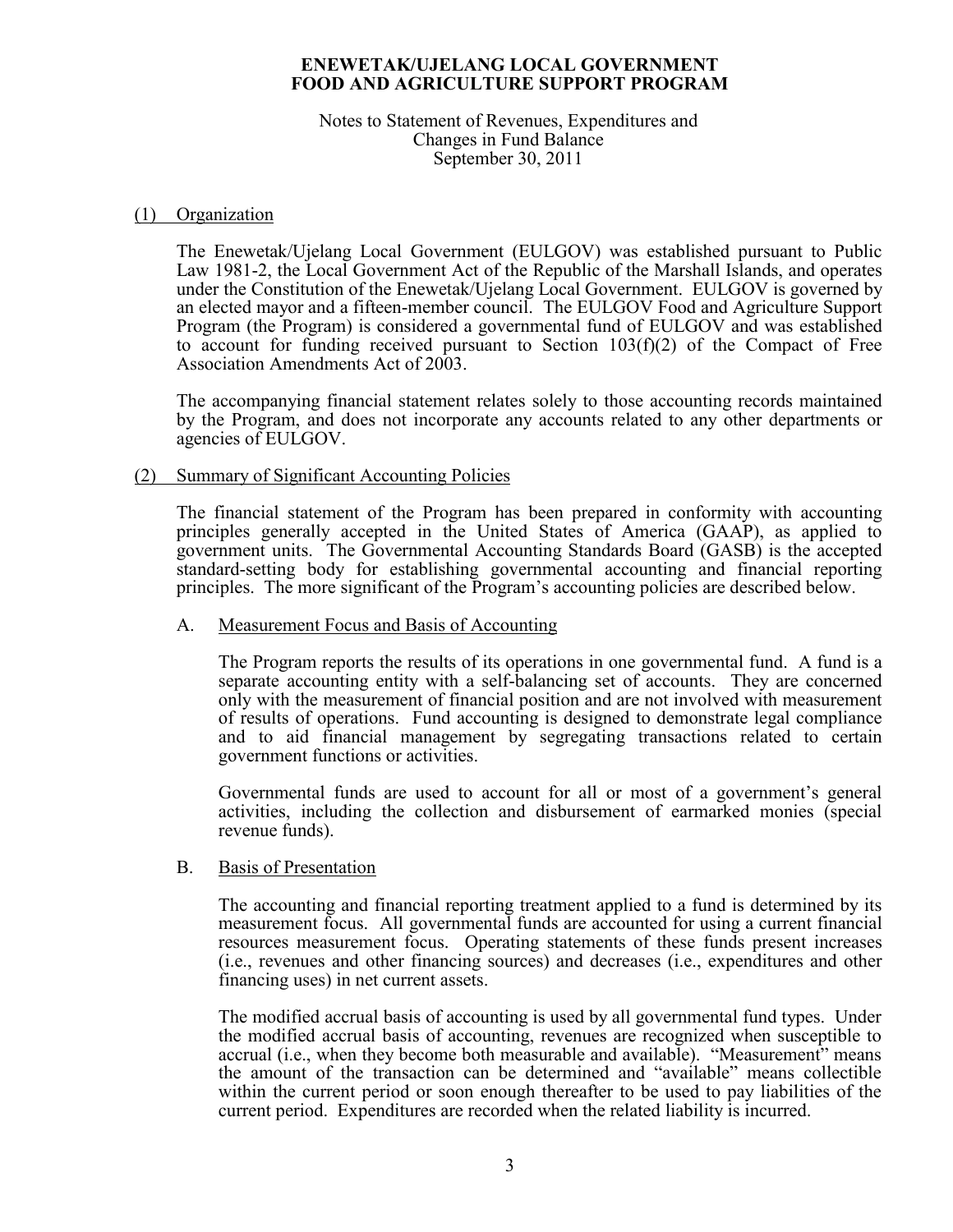#### Notes to Statement of Revenues, Expenditures and Changes in Fund Balance September 30, 2011

## (2) Summary of Significant Accounting Policies, Continued

## C. Estimates

 The preparation of financial statements in conformity with GAAP requires management to make estimates and assumptions that affect the reported amounts of assets and liabilities and disclosure of contingent assets and liabilities at the date of the financial statements and the reported amounts of revenues and expenditures during the reporting period. Actual results could differ from those estimates.

## (3) Risk Management

The Program is exposed to various risks of loss related to torts; theft of, damage to, and destruction of assets; errors and omissions; injuries to employees; and natural disasters. The Program has elected to purchase commercial automobile and marine insurance from independent third parties for the risks of loss to which it is exposed. For other risks of loss to which it is exposed, the Program has elected not to purchase commercial insurance. Instead, the Program's management believes it is more economical to manage its risks internally. In the event of claim settlements and judgments, the Program reports all of its risk management activities in the General Fund of EULGOV. Claims expenditures and liabilities are reported when it is probable that a loss has occurred and the amount of that loss can be reasonably estimated. These losses include an estimate of claims that have been incurred but not reported. No material losses have resulted from the Program's risk management activities for the past three years.

## (4) Contingency

## Questioned Costs

 The Program is subject to financial and compliance audits to ascertain if Federal laws and guidelines have been followed. Cumulative questioned costs of \$2,318,962 exist as of September 30, 2011. In addition, the Program is considered to have responsibility for any questioned costs that may result from Single Audits of the Program for the fiscal years for which audits have not been performed. The ultimate disposition of these questioned costs can be determined only by final action of the grantor agency. Therefore, no provision for any liability that may result upon resolution of these matters has been made in the accompanying financial statement.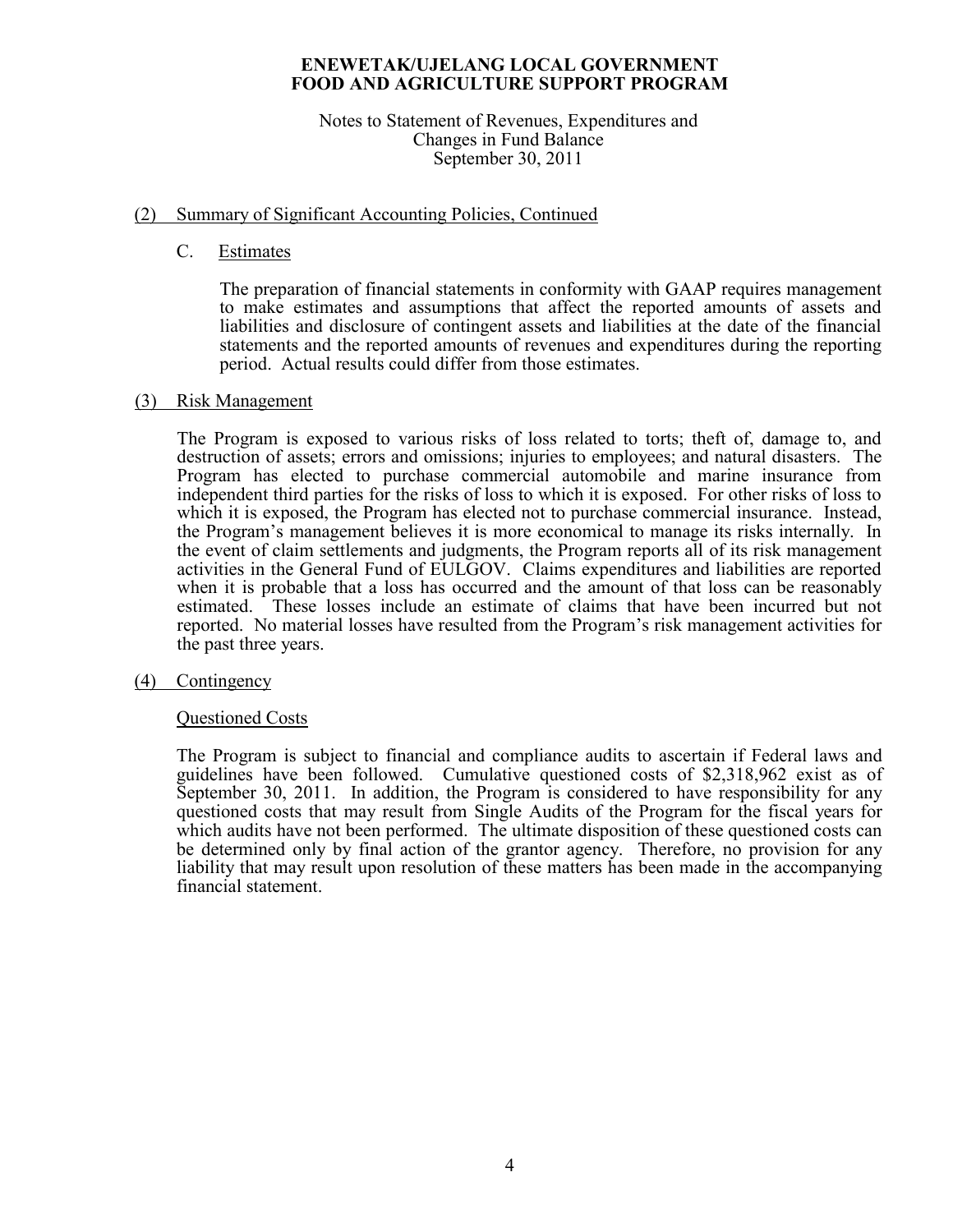#### **(A GOVERNMENTAL FUND OF THE ENEWETAK/ UJELANG LOCAL GOVERNMENT) \_\_\_\_\_\_\_\_\_\_\_\_\_\_\_\_\_\_\_\_\_\_\_\_\_\_\_\_\_\_\_\_\_\_\_\_\_\_\_\_\_\_\_\_\_\_\_\_**

#### **INDEPENDENT AUDITORS' REPORTS ON INTERNAL CONTROL AND ON COMPLIANCE \_\_\_\_\_\_\_\_\_\_\_\_\_\_\_\_\_\_\_\_\_\_\_\_\_\_\_\_\_\_\_\_\_\_\_\_\_\_\_\_\_\_\_\_\_\_\_\_**

# **YEAR ENDED SEPTEMBER 30, 2011**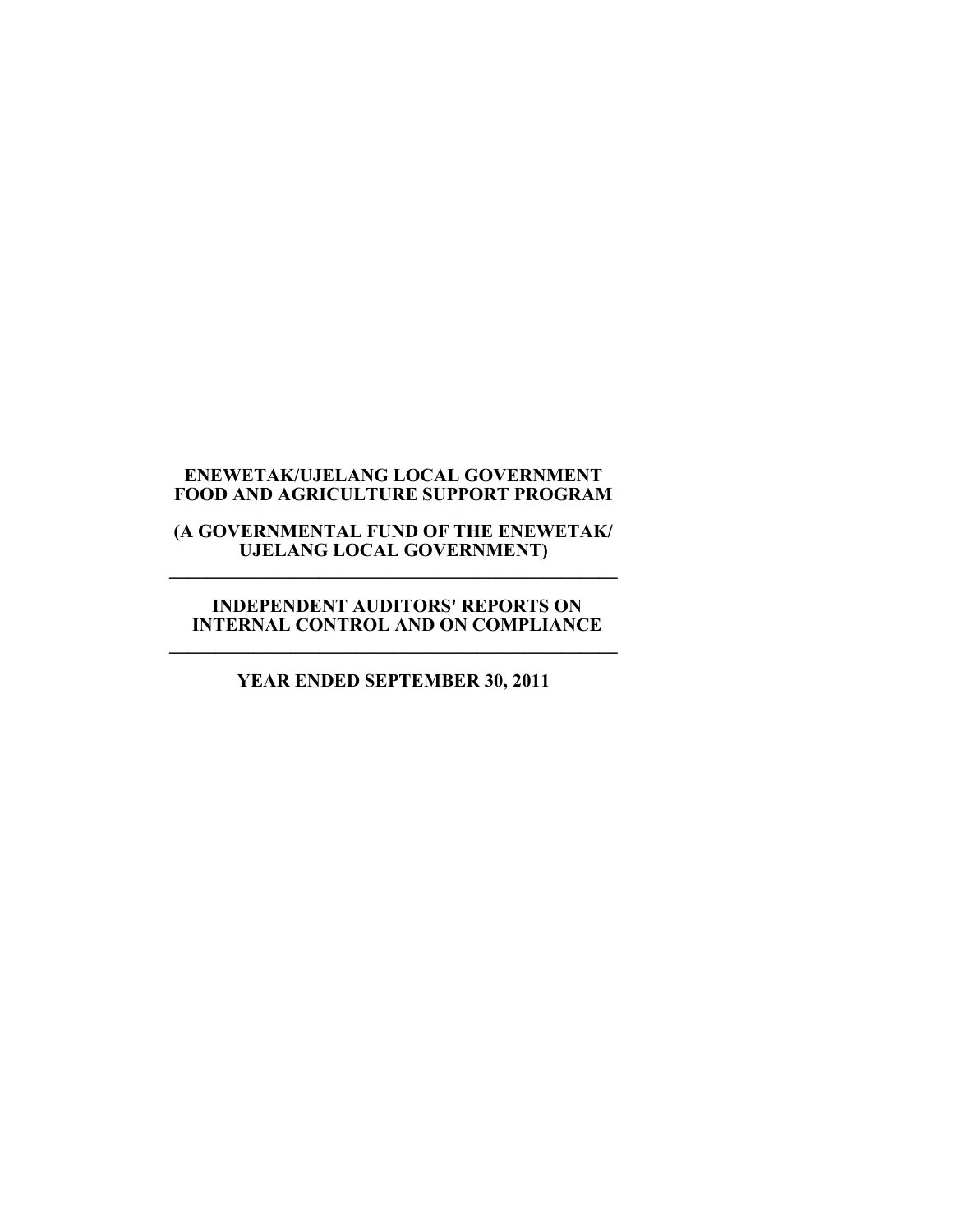

Deloitte & Touche LLP 361 South Marine Corps Drive Tamuning, GU 96913-3911 USA

Tel: (671)646-3884 Fax: (671)649-4932 www.deloitte.com

#### **INDEPENDENT AUDITORS' REPORT ON INTERNAL CONTROL OVER FINANCIAL REPORTING AND ON COMPLIANCE AND OTHER MATTERS BASED ON AN AUDIT OF FINANCIAL STATEMENTS PERFORMED IN ACCORDANCE WITH** *GOVERNMENT AUDITING STANDARDS*

Mayor Jackson Ading Enewetak/Ujelang Local Government Republic of the Marshall Islands:

We have audited the financial statement of the Enewetak/Ujelang Local Government Food and Agriculture Support Program (the Program) for the year ended September 30, 2011, and have issued our report thereon dated October 12, 2012. Our report includes an explanatory paragraph that the financial statements of the Program are not intended to present the financial position and results of operations of the Enewetak/Ujelang Local Government. We conducted our audit in accordance with auditing standards generally accepted in the United States of America and the standards applicable to financial audits contained in *Government Auditing Standards*, issued by the Comptroller General of the United States.

#### Internal Control Over Financial Reporting

Management of the Program is responsible for establishing and maintaining effective internal control over financial reporting. In planning and performing our audit, we considered the Program's internal control over financial reporting as a basis for designing our auditing procedures for the purpose of expressing our opinion on the financial statement, but not for the purpose of expressing an opinion on the effectiveness of the Program's internal control over financial reporting. Accordingly, we do not express an opinion on the effectiveness of the Program's internal control over financial reporting.

A *deficiency in internal control* exists when the design or operation of a control does not allow management or employees, in the normal course of performing their assigned functions, to prevent, or detect and correct misstatements on a timely basis. A *material weakness* is a deficiency, or combination of deficiencies, in internal control, such that there is a reasonable possibility that a material misstatement of the entity's financial statements will not be prevented, or detected and corrected on a timely basis.

Our consideration of internal control over financial reporting was for the limited purpose described in the first paragraph of this section and was not designed to identify all deficiencies in internal control over financial reporting that might be deficiencies, significant deficiencies or material weaknesses. We did not identify any deficiencies in internal control over financial reporting that we consider to be material weaknesses, as defined above.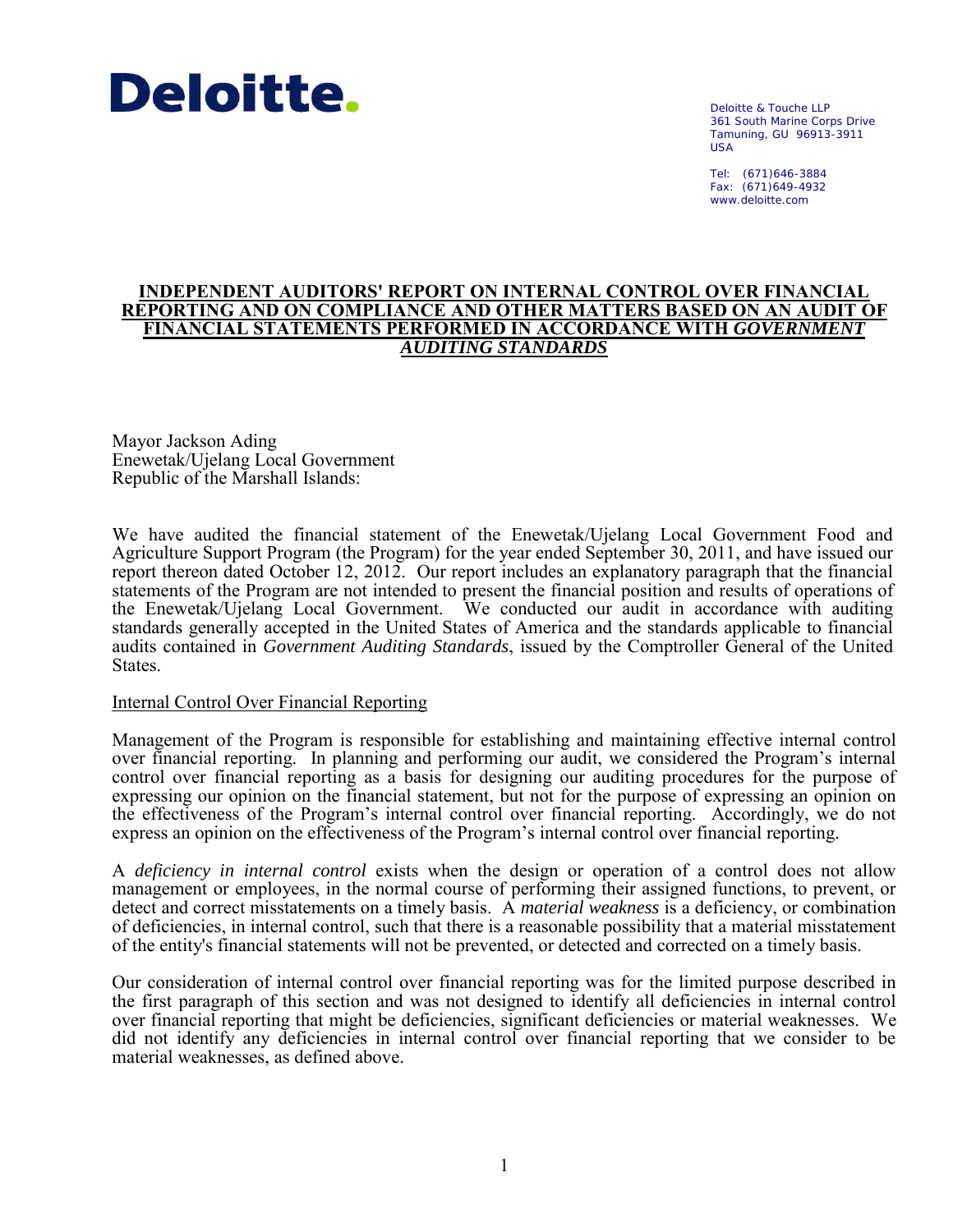### Compliance and Other Matters

As part of obtaining reasonable assurance about whether the Program's financial statement is free of material misstatement, we performed tests of its compliance with certain provisions of laws, regulations, contracts, and grant agreements, noncompliance with which could have a direct and material effect on the determination of financial statement amounts. However, providing an opinion on compliance with those provisions was not an objective of our audit and, accordingly, we do not express such an opinion. The results of our tests disclosed instances of noncompliance or other matters that are required to be reported under *Government Auditing Standards* and which are described in the accompanying Schedule of Findings and Questioned Costs (pages 7 through 9) as item 2011-1.

The Program's response to the findings identified in our audit are described in the accompanying Schedule of Findings and Questioned Costs. We did not audit the Program's response and, accordingly, we express no opinion on it.

This report is intended solely for the information and use of the management of the Program, federal awarding agencies, pass-through entities and the cognizant and other federal agencies and is not intended to be and should not be used by anyone other than these specified parties.

leloite NachellP

October 12, 2012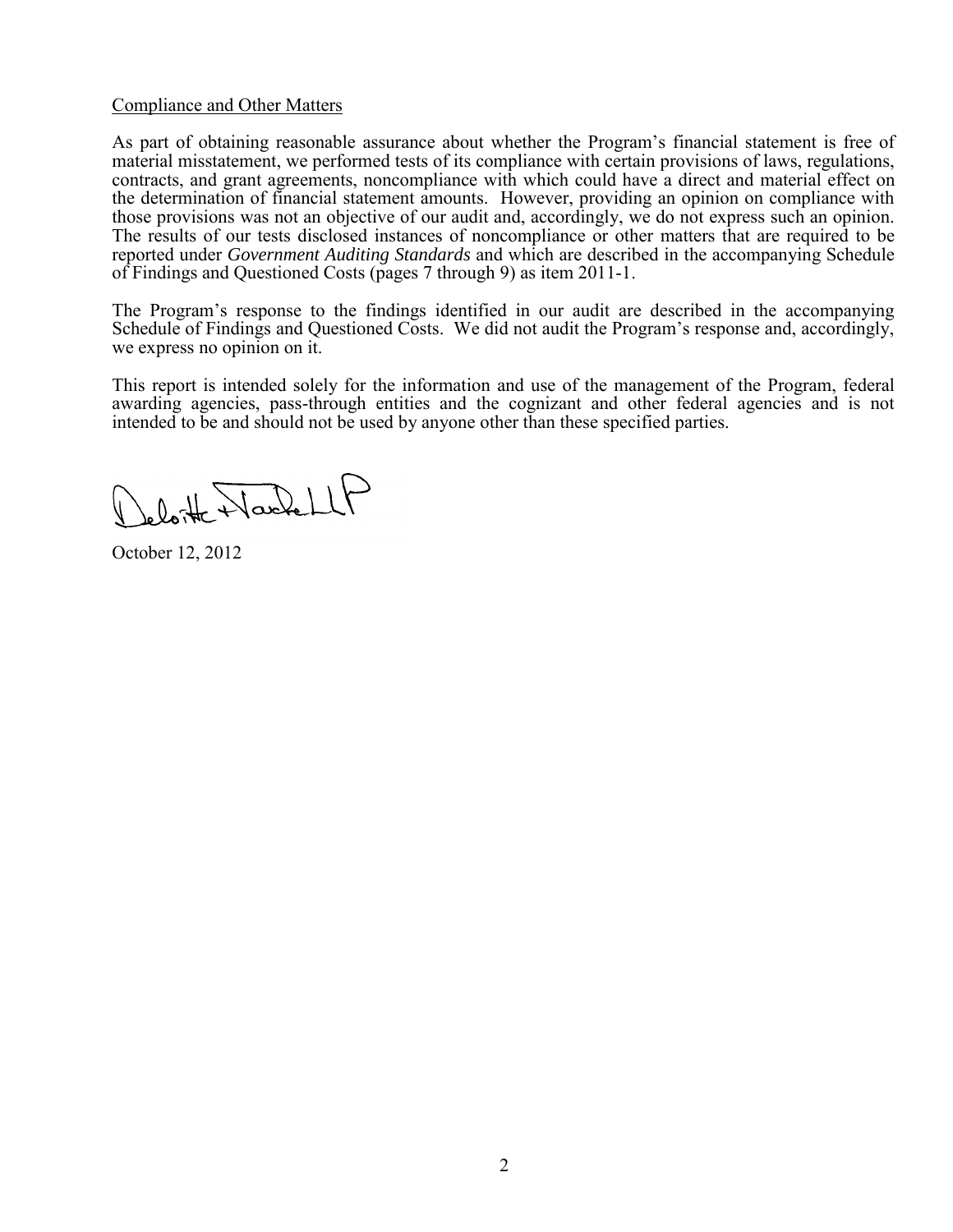

Deloitte & Touche LLP 361 South Marine Corps Drive Tamuning, GU 96913-3911 USA

Tel: (671)646-3884 Fax: (671)649-4932 www.deloitte.com

#### **INDEPENDENT AUDITORS' REPORT ON COMPLIANCE WITH REQUIREMENTS THAT COULD HAVE A DIRECT AND MATERIAL EFFECT ON EACH MAJOR PROGRAM AND ON INTERNAL CONTROL OVER COMPLIANCE IN ACCORDANCE WITH OMB CIRCULAR A-133 AND ON THE SCHEDULE OF EXPENDITURES OF FEDERAL AWARDS**

Mayor Jackson Ading Enewetak/Ujelang Local Government Republic of the Marshall Islands:

#### Compliance

We have audited the Enewetak/Ujelang Local Government Food and Agriculture Support Program's (the Program) compliance with the types of compliance requirements described in the *OMB Circular A-133 Compliance Supplement* that could have a direct and material effect on the Program's one major federal program for the year ended September 30, 2011. The Program's major federal program is identified in the summary of auditor's results section of the accompanying Schedule of Findings and Questioned Costs (pages 7 through 9). Compliance with the requirements of laws, regulations, contracts, and grants applicable to its one major federal program is the responsibility of the Program's management. Our responsibility is to express an opinion on the Program's compliance based on our audit.

We conducted our audit of compliance in accordance with auditing standards generally accepted in the United States of America; the standards applicable to financial audits contained in *Government Auditing Standards*, issued by the Comptroller General of the United States; and OMB Circular A-133, *Audits of States, Local Governments, and Non-Profit Organizations*. Those standards and OMB Circular A-133 require that we plan and perform the audit to obtain reasonable assurance about whether noncompliance with the types of compliance requirements referred to above that could have a direct and material effect on a major federal program occurred. An audit includes examining, on a test basis, evidence about the Program's compliance with those requirements and performing such other procedures as we considered necessary in the circumstances. We believe that our audit provides a reasonable basis for our opinion. Our audit does not provide a legal determination of the Program's compliance with those requirements.

In our opinion, the Program complied, in all material respects, with the compliance requirements referred to above that could have a direct and material effect on its one major federal program for the year ended September 30, 2011.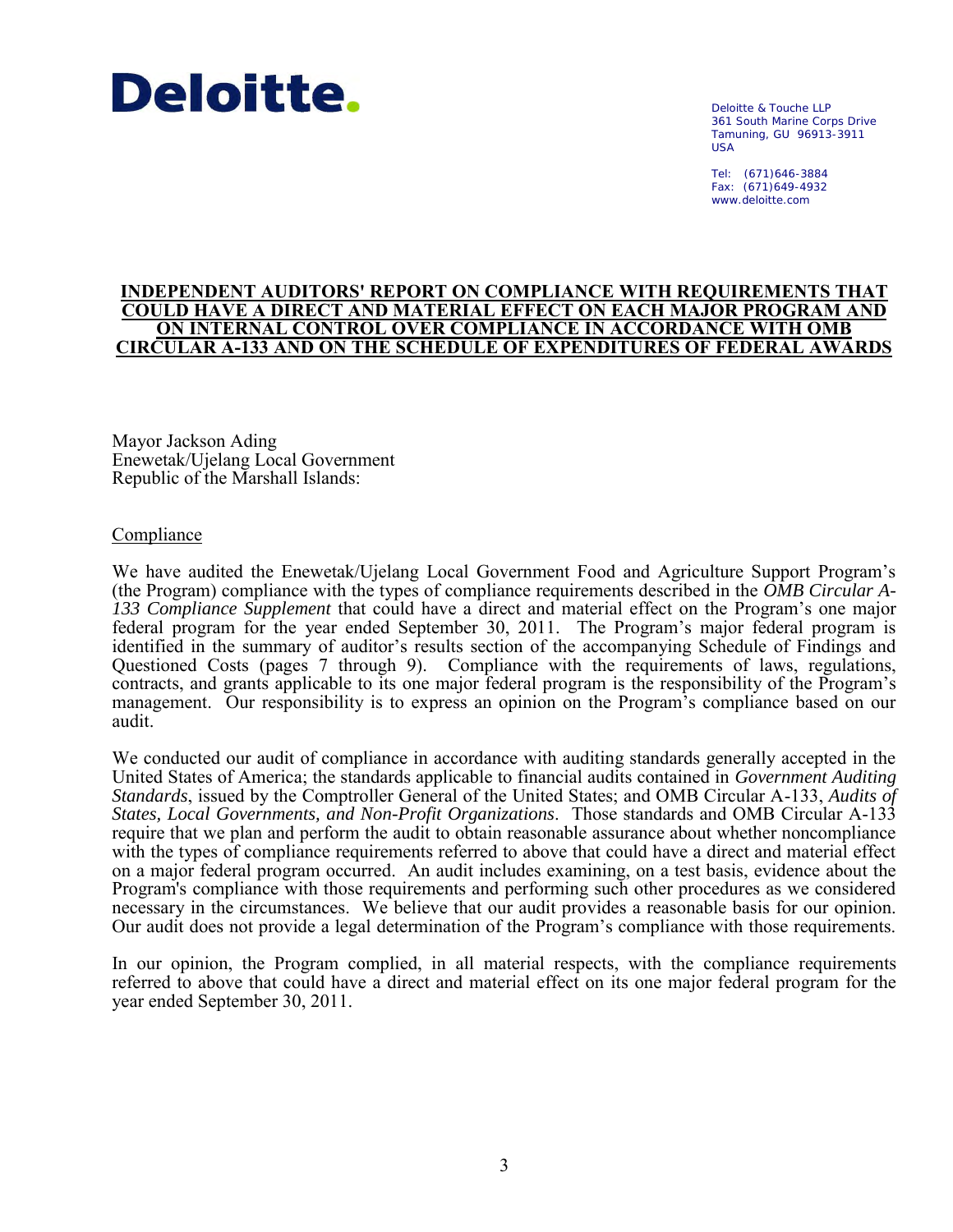#### Internal Control Over Compliance

Management of the Program is responsible for establishing and maintaining effective internal control over compliance with the requirements of laws, regulations, contracts, and grants applicable to federal programs. In planning and performing our audit, we considered the Program's internal control over compliance with the requirements that could have a direct and material effect on a major federal program to determine the auditing procedures for the purpose of expressing our opinion on compliance and to test and report on internal control over compliance in accordance with OMB Circular A-133, but not for the purpose of expressing an opinion on the effectiveness of internal control over compliance. Accordingly, we do not express an opinion on the effectiveness of the Program's internal control over compliance.

Our consideration of internal control over compliance was for the limited purpose described in the preceding paragraph and was not designed to identify all deficiencies in internal control over compliance that might be significant deficiencies or material weaknesses and therefore, there can be no assurance that all deficiencies, significant deficiencies, or material weakness have been identified. However, as discussed below, we identified certain deficiencies in internal control over compliance that we consider to be material weaknesses.

A *deficiency in internal control over compliance* exists when the design or operation of a control does not allow management or employees, in the normal course of performing their assigned functions, to prevent, or detect and correct, noncompliance with a type of compliance requirement of a federal program on a timely basis. A *material weakness in internal control over compliance* is a deficiency, or combination of deficiencies, in internal control over compliance, such that there is reasonable possibility that material noncompliance with a type of compliance requirement of a federal program will not be prevented, or detected and corrected, on a timely basis. We consider the deficiencies in internal control over compliance described in the accompanying Schedule of Findings and Questioned Costs as item 2011-1 to be a material weakness.

The Program's response to the findings identified in our audit are described in the accompanying Schedule of Findings and Questioned Costs. We did not audit the Program's response and, accordingly, we express no opinion on it.

#### Schedule of Expenditures of Federal Awards

We have audited the basic financial statement of the Program for the year ended September 30, 2011, and have issued our report thereon dated October 12, 2012. Our audit was performed for the purpose of forming an opinion on the basic financial statement taken as a whole. The accompanying Schedule of Expenditures of Federal Awards (page 5) is presented for purposes of additional analysis as required by OMB Circular A-133 and is not a required part of the basic financial statement. This schedule is the responsibility of the Program's management. Such information has been subjected to the auditing procedures applied in our audit of the basic financial statement and, in our opinion, is fairly stated, in all material respects, when considered in relation to the basic financial statement taken as a whole.

This report is intended solely for the information and use of the management of the Program, federal awarding agencies, pass-through entities and the cognizant and other federal agencies and is not intended to be and should not be used by anyone other than these specified parties.

eloite Nache LLF

October 12, 2012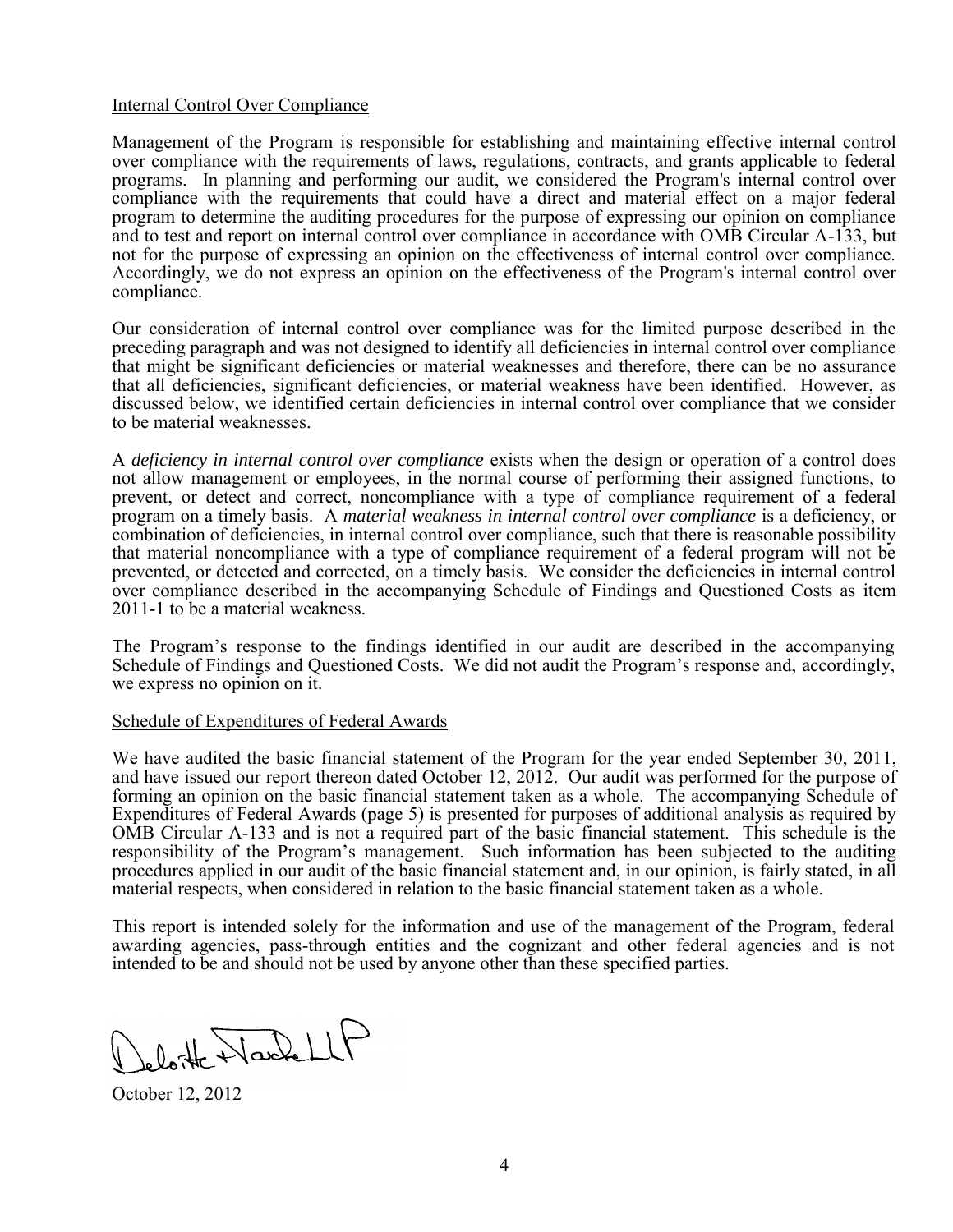Schedule of Expenditures of Federal Awards Year Ended September 30, 2011

|                                                                                   | Beginning<br><b>Fund Balance</b> | 2011<br>Funds<br>Received | 2011<br>Funds<br>Expended | Ending<br><b>Fund Balance</b> |
|-----------------------------------------------------------------------------------|----------------------------------|---------------------------|---------------------------|-------------------------------|
| U.S. Department of the Interior<br>CFDA #15.875                                   |                                  |                           |                           |                               |
| Funds received in a direct<br>capacity:                                           |                                  |                           |                           |                               |
| Operation of the Enewetak<br>Agriculture<br>Food<br>and<br><b>Support Program</b> | \$                               | \$1.954.610               | \$1.954.610               | \$                            |

See accompanying notes to schedule of expenditures of federal awards.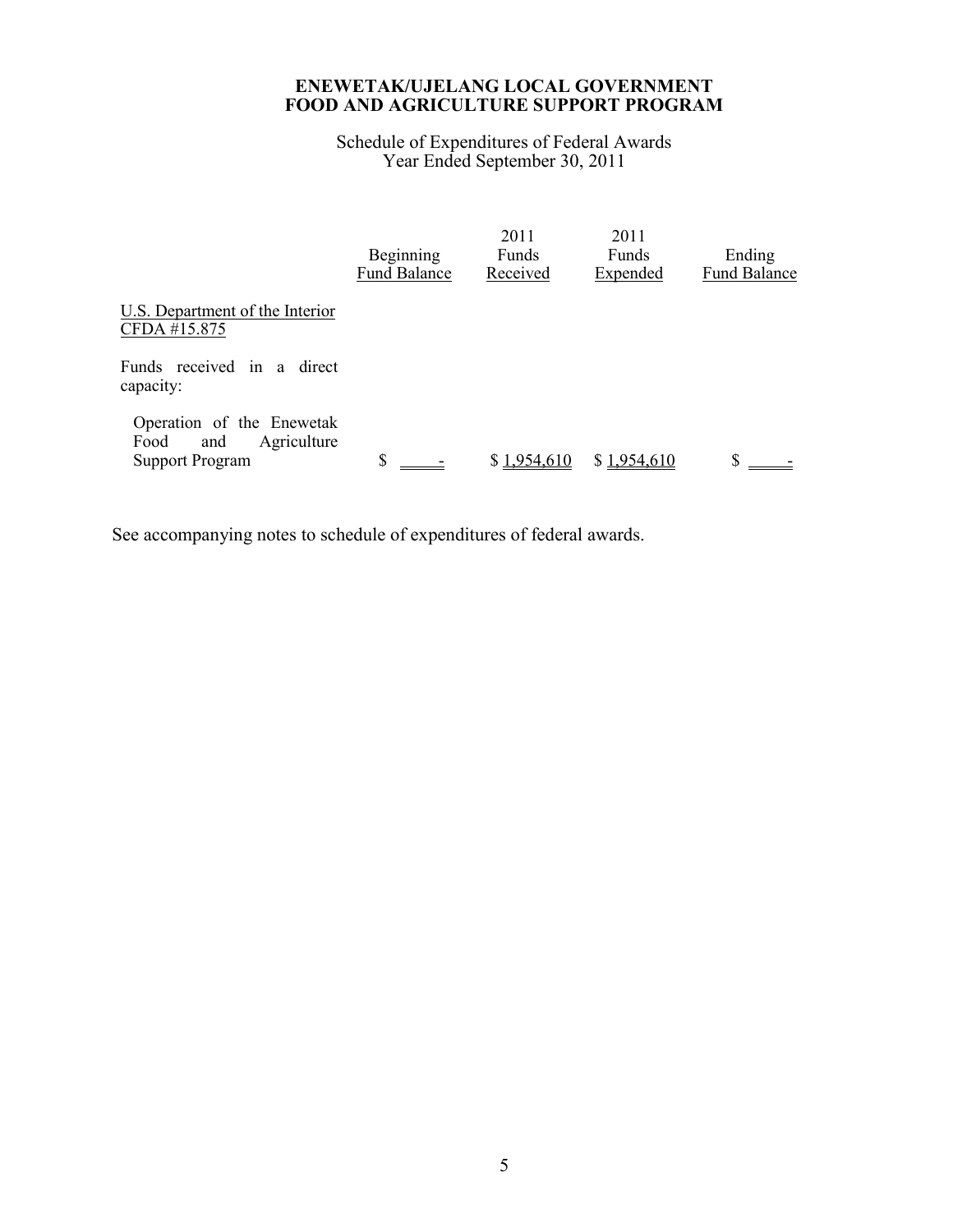Notes to Schedule of Expenditures of Federal Awards Year Ended September 30, 2011

## (1) Organization

 The Program is the recipient of non-Compact of Free Association related funds received from the U.S. Department of the Interior. These funds must be expended in accordance with grant awards and are subject to general U.S. federal requirements, including OMB's Circular A-87 and Circular A-102.

## (2) Summary of Significant Accounting Policies

#### a. Basis of Accounting

The accompanying Schedule of Expenditures of Federal Awards includes the federal grant activity of the Program and is presented on the modified accrual basis of accounting. The information in this schedule is presented in accordance with the requirements of OMB Circular A-133, *Audits of States, Local Governments and Non-Profit Organizations*.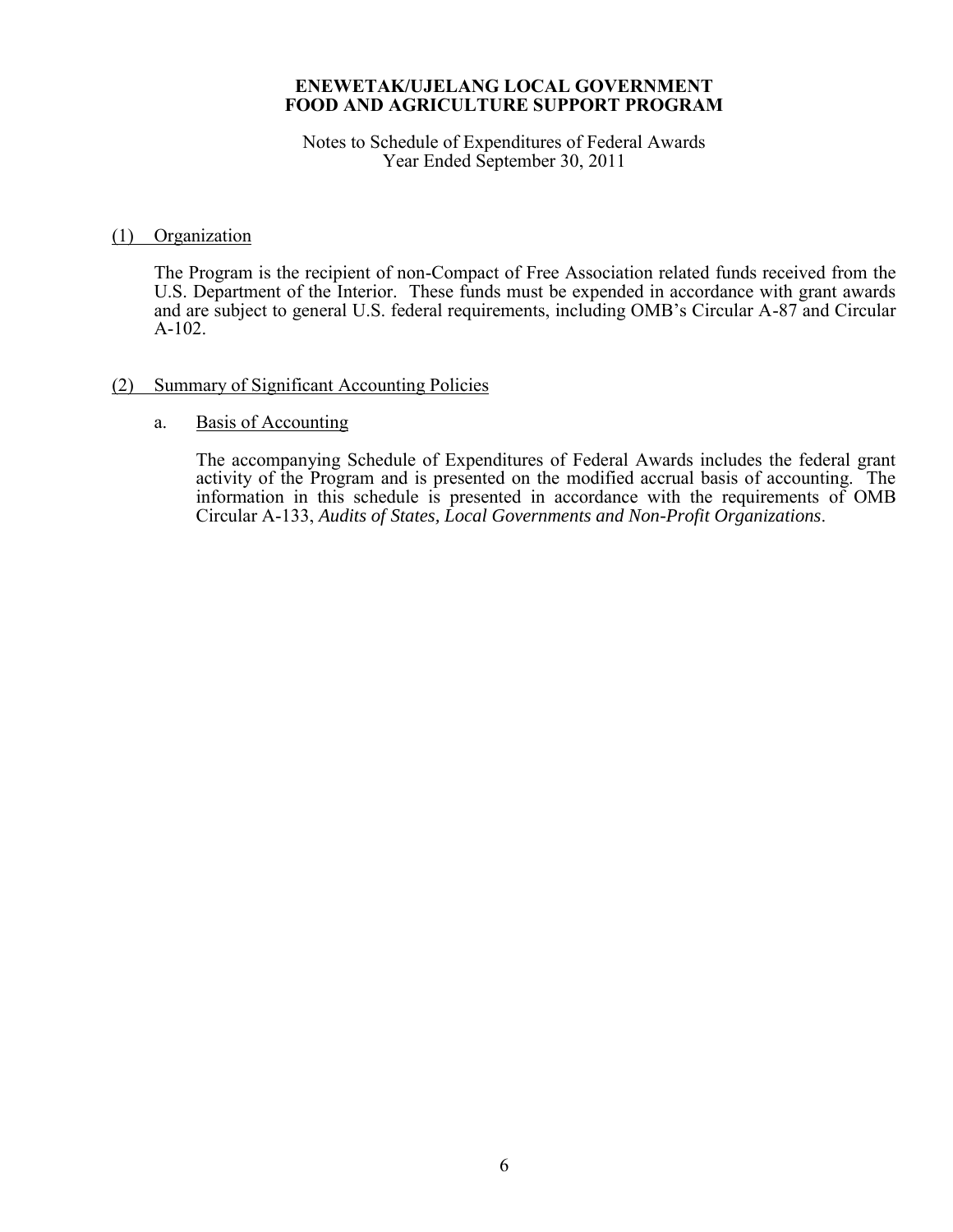Schedule of Findings and Questioned Costs Year Ended September 30, 2011

## **A. SUMMARY OF AUDITORS' RESULTS**

## **Section I - Summary of Auditor's Results**

## *Financial Statements*

|                                                  | 1. Type of auditors' report issued:                                                                                       | Unqualified    |  |
|--------------------------------------------------|---------------------------------------------------------------------------------------------------------------------------|----------------|--|
|                                                  | Internal control over financial reporting:                                                                                |                |  |
| 2.                                               | Material weakness(es) identified?                                                                                         | N <sub>0</sub> |  |
| 3.                                               | Significant deficiency(ies) identified?                                                                                   | None reported  |  |
| 4.                                               | Noncompliance material to financial statements noted?                                                                     | Yes            |  |
|                                                  | <b>Federal Awards</b>                                                                                                     |                |  |
|                                                  | Internal control over major programs:                                                                                     |                |  |
| 5.                                               | Material weakness(es) identified?                                                                                         | Yes            |  |
| 6.                                               | Significant deficiency (ies) identified?                                                                                  | None reported  |  |
| 7.                                               | Type of auditors' report issued on compliance<br>for major programs:                                                      | Unqualified    |  |
| 8.                                               | Any audit findings disclosed that are required to be reported in<br>accordance with Section 510(a) of OMB Circular A-133? | Yes            |  |
| 9.                                               | Identification of major programs:                                                                                         |                |  |
|                                                  | CFDA#<br>Name of Federal Program                                                                                          |                |  |
|                                                  | 15.875<br>Enewetak Food and Agriculture Support Program                                                                   |                |  |
| 10.                                              | Dollar threshold used to distinguish between Type A and Type B<br>programs:                                               | \$300,000      |  |
| 11.                                              | Auditee qualified as a low-risk auditee?                                                                                  | N <sub>0</sub> |  |
| <b>Section II - Financial Statement Findings</b> |                                                                                                                           |                |  |
|                                                  | Refer<br>Reference<br>Findings<br>Number<br>Page #                                                                        |                |  |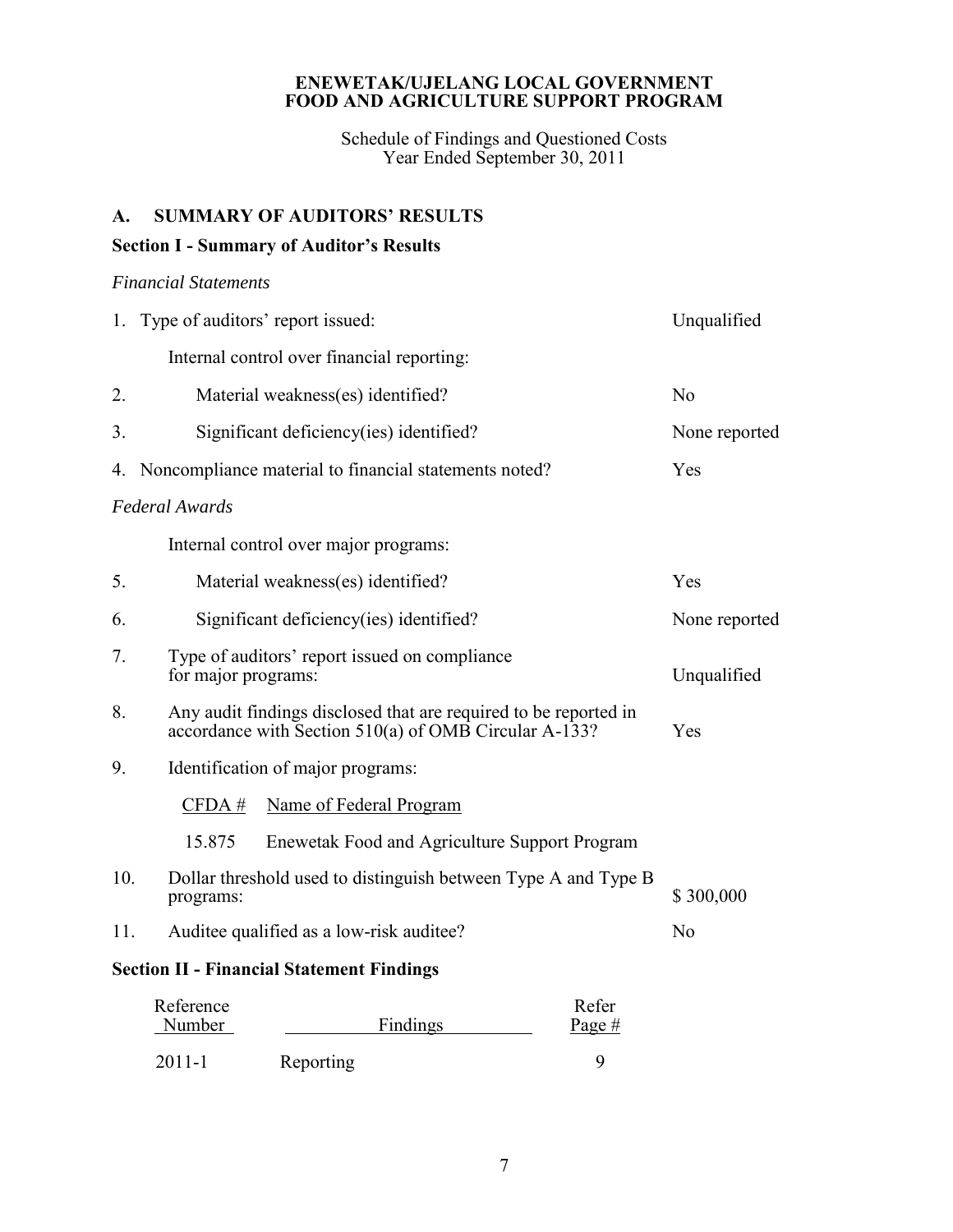Schedule of Findings and Questioned Costs, Continued Year Ended September 30, 2011

# **Section III - Federal Award Findings and Questioned Costs**

| Reference<br>Number |           | Findings | Questioned<br>Costs      | Refer<br>Page # |
|---------------------|-----------|----------|--------------------------|-----------------|
| 2011-1              | Reporting |          | $\overline{\phantom{a}}$ |                 |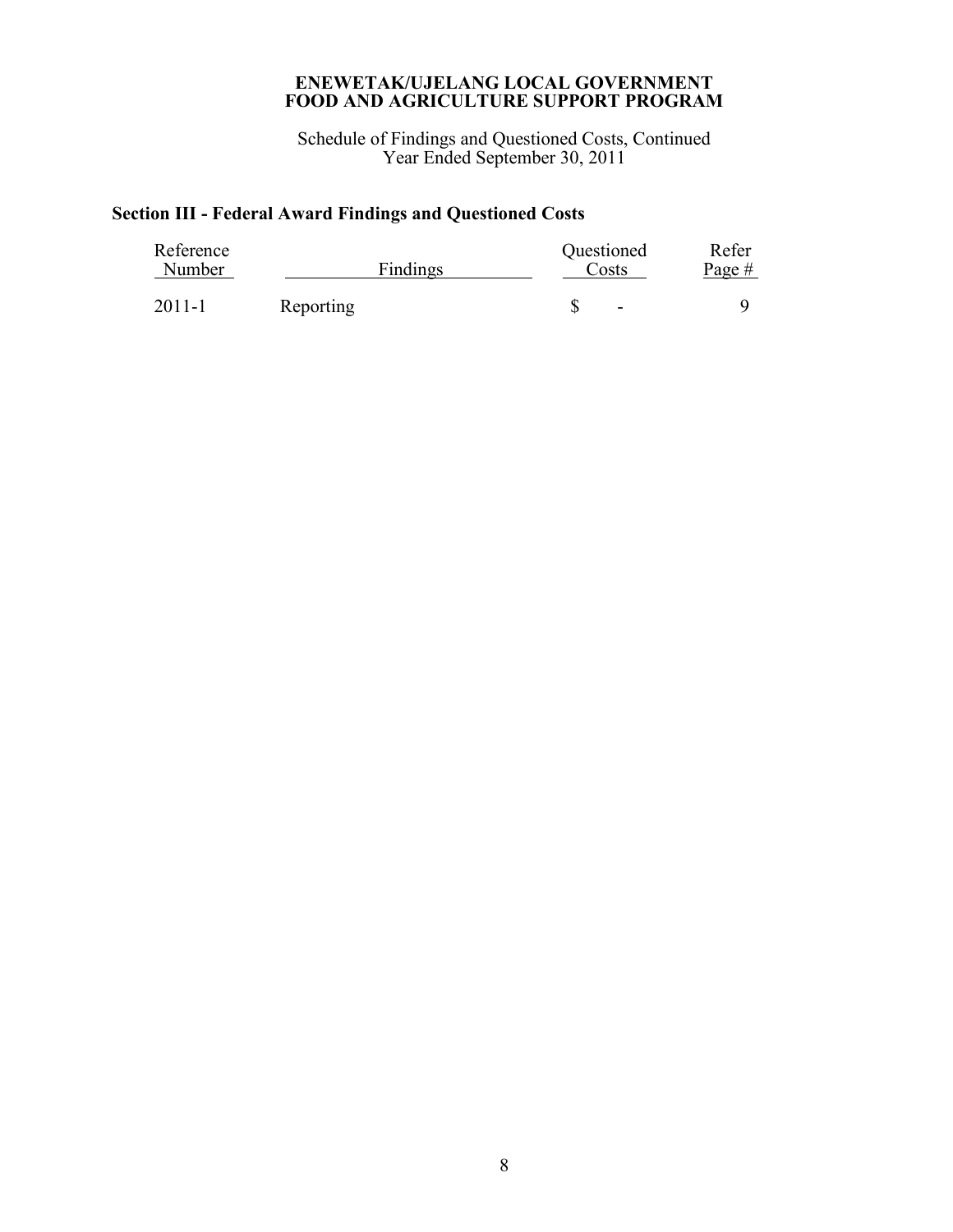Schedule of Findings and Questioned Costs, Continued Year Ended September 30, 2011

| Finding No.:             | $2011 - 1$                      |
|--------------------------|---------------------------------|
| Grantor Agency:          | U.S. Department of the Interior |
| $CFDA \#$ :              | 15 875                          |
| Area:                    | Reporting                       |
| <b>Questioned Costs:</b> | \$0                             |

## **Reporting**

Criteria: Pursuant to OMB Circular A-133, the Program's audit is required to be submitted to the grantor agency within nine months of the close of its fiscal year.

Condition: The Program's audit was not submitted in the required time frame.

Cause: The cause of this condition is due to the late submission of the audit report.

Effect: The effect of this condition is noncompliance with the criteria.

Recommendation: Audits should be submitted in accordance with the criteria.

Prior Year Status: The lack of compliance with the reporting requirements under OMB Circular A-133 was reported as a finding in the Single Audit of the Program for fiscal year 2010.

Auditee Response and Corrective Action Plan:

Who: Neil Flores (City Manager)

What: Timely submission of audit report.

When: Immediately.